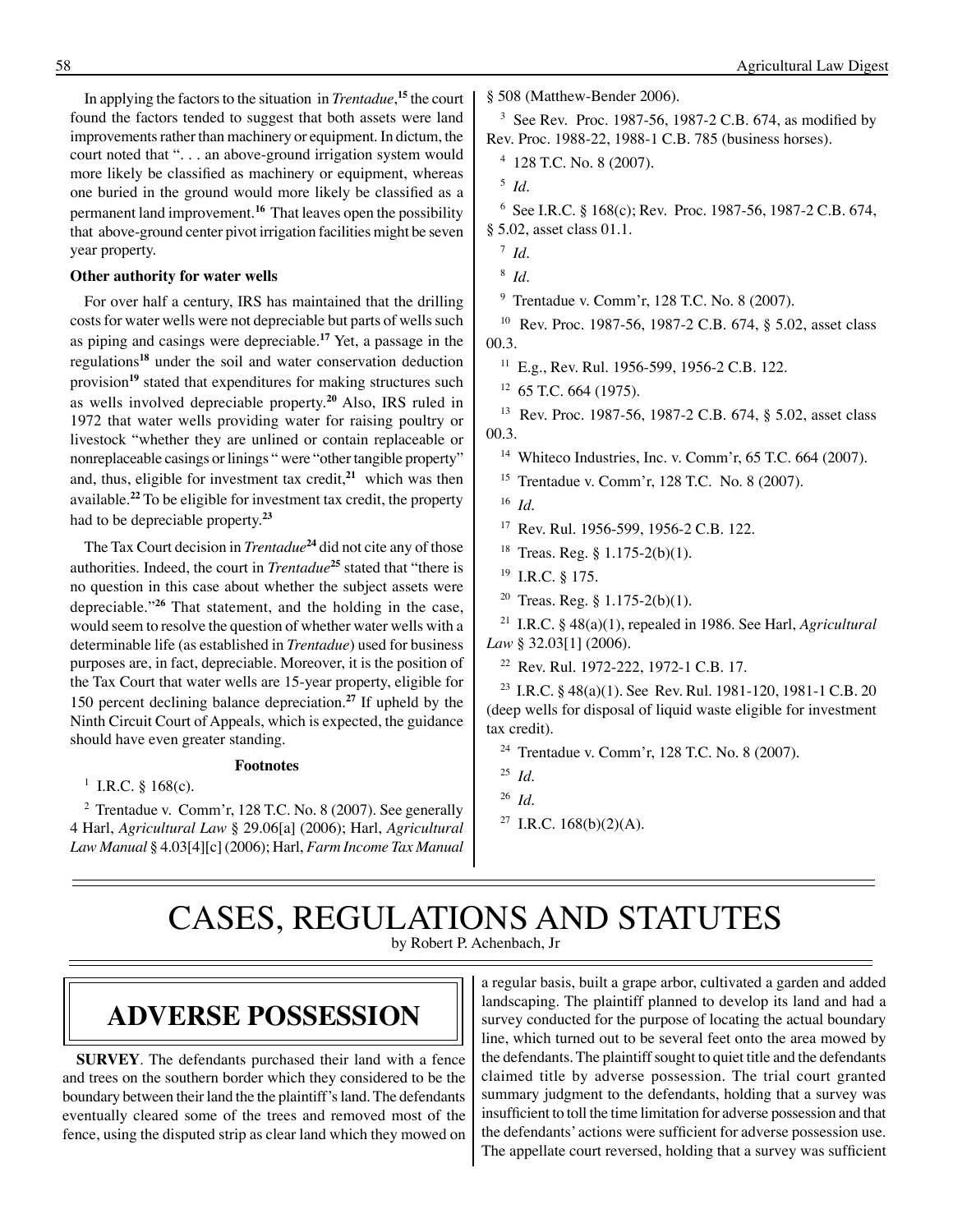to toll the time limit for adverse possession where the survey was conducted for the purpose of determining the true boundary as part of a plan to develop the land under survey. Editor's note: if this rule gains support in other jurisdictions, it can have a major change in adverse possession cases which often are commenced after a survey performed as part of the use of newly acquired land. The plaintiff also argued that the defendants' activities on the disputed strip were insufficient to support adverse possession. The court noted that most of the activities did not fully encroach upon the disputed strip and that the defendants had acknowledged that they did not know where the boundary was and had asked to purchase the disputed area from the plaintiff. The court held that these circumstances proved insufficient hostile use of the disputed strip and reversed the trial court's summary judgment for the defendants. **Crown Credit Co. Ltd. v. Bushman, 2007 Ohio App. LEXIS 1152 (Ohio Ct. App. 2007)**.

## **bankruptcy**

#### **FEDERAL TAX**

**DISCHARGE**. The debtor failed to timely file and pay income taxes for 1986 and 1987. In April 1990 the IRS filed a notice of deficiency for the 1987 taxes and in May 1990 filed a notice of deficiency for the 1986 taxes. Assessments were made for both years in October 1990. In September 1993 the debtor filed income tax returns for 1986 and 1987 showing no taxable income. The IRS audited both returns and increased the tax liability for both years. The debtor timely filed an income tax return for the 1996 tax year. The debtor filed for Chapter 7 in December 1999 and sought discharge of the taxes. The issue was whether the 1993 returns for 1986 and 1987 constituted returns for purposes of Section 523, allowing discharge of taxes for which a return was filed more than two years before the bankruptcy filing. The IRS cited the four elements used in *In re Hindenlang, 164 F.3d 1029 (6th Cir. 1999)* (it must purport to be a return; it must be executed under penalty of perjury; it must contain sufficient data to allow calculation of tax; and it must represent an honest and reasonable attempt to satisfy the requirements of the tax law). The IRS argued that the returns were not eligible for Section 523 because they were not an honest and reasonable attempt to satisfy the filing requirements. The debtor argued that the returns met the requirements because the IRS used the returns to increase the tax liability. The IRS claimed that any tax liability determination was made on the basis of the prior notices of deficiency. The court held that there was insufficient evidence to support a summary judgment on the issue without evidence of what the IRS used to make the final tax liability determination. *In re* **Ford, 2007-1 U.S. Tax Cas. (CCH) ¶ 50,383 (Bankr. W.D. Ky. 2006)**.

# **federal agricultural programs**

**FARM LOANS**. The FSA has issued proposed regulations which clarify and simplify the number of days' interest that may be paid to lenders on loss claims on guaranteed farm loans. The liquidation provisions currently provides a time frame for the interest payment based upon "the date of the decision to liquidate" which can often be difficult to determine. The proposed regulations establish that the maximum number of days for interest payments on a loss claim will be 210 days from the loan payment due date. In addition, the proposed regulations clarify the application for payment after liquidation and the guaranteed lender's responsibility for future recoveries. **72 Fed. Reg. 14244 (March 27, 2007)**.

**GENETICALLY MODIFIED ORGANISMS**. The APHIS has issued a notice describing its policy for responding to low-levels of regulated genetically engineered plant materials which may occur in commercial seeds or grain. This notice is intended to provide clarification for the public and developers of genetically engineered plants of APHIS' response to such situations. The policy statement does not confer any rights upon or create any rights for any person and does not operate to bind APHIS or the public, nor does it address how other federal agencies might respond to such situations. **72 Fed. Reg. 14649 (March 29, 2007)**.

**PERISHABLE AGRICULTURAL COMMODITIES ACT**. The petitioner was a produce buyer who had failed to promptly pay for many orders of agricultural produce. The petitioner notified the unpaid sellers that the petitioner was terminating business and entered into work-out agreements under which most sellers accepted about half of the amount owed in fear that the alternative was no payment. The USDA charged the petitioner with violation of PACA and published the facts and circumstances as the sanction for the violations, because the petitioner's license had already been terminated for lack of renewal payment. The petitioner argued that the work-out agreements eliminated the requirement that payment be made promptly, because the sellers voluntarily accepted the lesser payment. The court noted that the only enforceable effect of the work-out agreements was that the sellers would lose their protection under the PACA trust provisions. The court also noted that a large sum of money was still owed to sellers who did not agree to lesser payments; therefore, the petitioner could still be found to have violated the prompt payment provisions. **Baiardi Food Chain v. USDA, 2007 U.S. App. LEXIS 4793 (3d Cir. 2007)**.

**VIRUS-SERUM-TOXIN ACT**. The plaintiffs was a beef processor who wanted to test all cattle it slaughters for bovine spongiform encephalopathy (BSE - commonly known as mad cow disease). The plaintiff sought approval from the USDA for the purchase of BSE testing kits to carry out the program. The USDA denied the request and issued a notice that the sale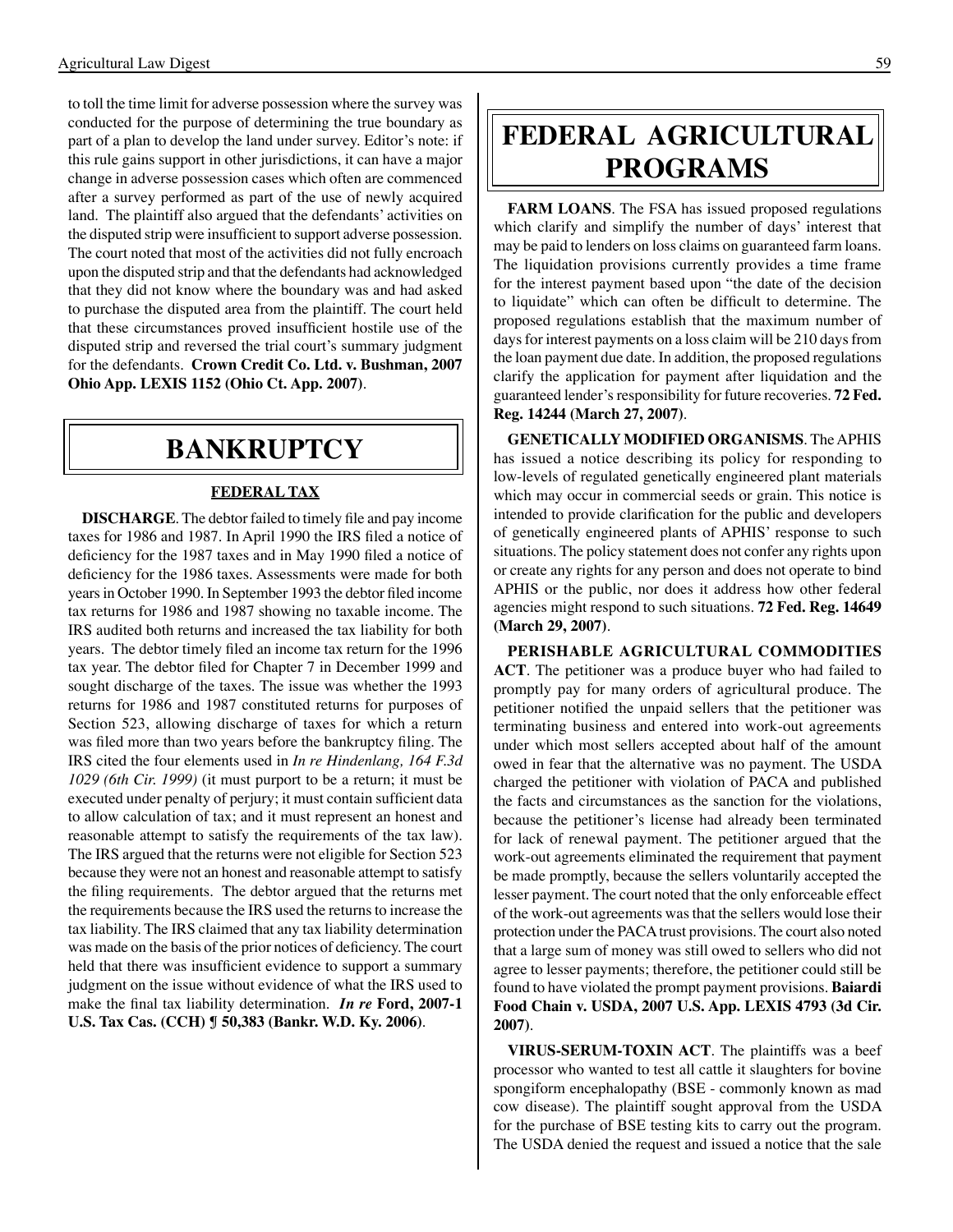and use of BSE testing kits would be restricted to laboratories approved by state and USDA animal health officials. The USDA cited 9 C.F.R. §§ 104.1, 102.5(d) (governing import of biological products and the restriction on the use of a biological product). The plaintiff argued that 9 C.F.R. § 102.5(d) exceeds the USDA's statutory authority to regulate viruses, serums, toxins, or analogous products only as to the preparation, sale, barter, or exchange of such products but not their "use." The plaintiff also challenged the USDA's inclusion of diagnostic tests within its definition of two key statutory terms, "analogous products" and "treatment." See 9 C.F.R. § 101.2. The plaintiff argued that BSE diagnostic tests cannot be regulated under the statute because the tests are neither "analogous" to viruses, serums, or toxins, nor used "in the treatment of domestic animals," as required by the statute. The court held that the plaintiff's reading of the statutory authority was too narrow and that the BSE test kits were within the reasonable scope of the authority to control and regulate the use of similar products for the diagnosing of animals for disease. **Creekstone Farms Premium Beef, LLC v. USDA, 2007 U.S. Dist. LEXIS 22851 (D. D.C. 2007)**.

# **federal ESTATE AND GIFT taxation**

**FAMILY-OWNED BUSINESS DEDUCTION**. The decedent's surviving spouse was named executor of the estate but the surviving spouse died before timely filing the federal estate tax return. The decedent's estate included qualifying interests in a family-owned business. The successor executor filed the decedent's estate tax return late and sought an extension of time to make the FOBD election on the late return. The IRS granted the extension because the failure to timely file the return and make the election was prevented by the death of the executor (surviving spouse). **Ltr. Rul. 200713018, Dec. 7, 2006**.

 The decedent's estate hired a CPA to prepare and file the estate tax return and the CPA initially determined that the estate did not qualify for the FOBD and file a timely estate tax return without the election. On reconsideration, the CPA determined that the estate did qualify for the election and sought an extension of time to file an amended return with the election. The IRS granted the extension because the estate acted reasonably and in good faith in using the CPA to prepare the original return. **Ltr. Rul. 200712042, Oct. 16, 2006**.

**POWER OF APPOINTMENT**. Before September 25, 1985, the decedent created an irrevocable trust for the decedent's benefit with the decedent's son as remainder beneficiary and the decedent's spouse as remainder beneficiary and trustee. Upon the death of the decedent, the surviving spouse had an inter vivos and testamentary power of appointment over the trust corpus to appoint trust property to descendants of the decedent but not to the surviving spouse, the surviving spouse's estate or the surviving spouse's creditors. The surviving spouse did make a contribution to the trust. The IRS ruled that the power of appointment was not a general power of appointment; therefore, only the portion of the trust allocable to the property transferred to the trust by the spouse would be included in the surviving spouse's gross estate. The spouse had the authority as trustee to distribute trust property to the spouse for health, maintenance, support and eduction. The IRS ruled that the spouse's exercise of the testamentary power of appointment or exercise of the trustee power to distribute property would not cause the trust to be subject to GSTT. **Ltr. Rul. 200712008, Oct. 26, 2006**.

# **federal income taxation**

**CAPITAL ASSETS**. The IRS has adopted as final regulations governing the capitalization of costs under the simplified service cost and the simplified production methods under Treas. Reg.  $\S\S 1.263A-1(h)(2)(i)(D)$ , (k) and (l). Under the rules, property eligible for these methods includes self-constructed tangible personal property that is considered produced on a routine and repetitive basis in the ordinary course of a taxpayer's trade or business. Property produced on a routine and repetitive basis means units of tangible personal property that are massproduced. **72 Fed. Reg. 14675 (March 29, 2007)**.

**COURT AWARDS AND SETTLEMENTS**. The taxpayer was employed by a talent agency and was fired with much publicity in the media. The taxpayer sued the employer for defamation and breach of contract and the parties reached a settlement agreement which provided for payments. The first payment occurred prior to the effective date of the Small Business Job Protection Act of 1996 and three payments occurred after the Act. The court held that the payments were made in settlement of a tort claim but not for physical injuries; therefore, the first payment was excludible from income but the payments made after the effective date of the Small Business Job Protection Act of 1996 were included in income. **Polone v. Comm'r, 2007-1 U.S. Tax Cas. (CCH) ¶ 50,392 (9th Cir. 2007),** *aff'g***, T.C. Memo. 2003-339**.

**DEPRECIATION**. The taxpayers operated a vineyard growing wine grapes. The taxpayers installed trellis systems which were used to improve the growing conditions and quality of the grapes and installed drip irrigation systems and dug a well. The taxpayers claimed depreciation deductions for the trellis system based on a 10-year class life as agricultural equipment (seven year property). The IRS argued that the trellising system was properly depreciated with a class life of 25 years because the trellising system was designed to last for the productive life of the vines, 25 years, and was a permanent improvement of the land. The court held that the trellising system was properly depreciated by the taxpayer because the trellises could be easily moved and reused elsewhere. However, the court held that the drip irrigation system and well were properly depreciated with a class life of 20-years (15-year property) as land improvements because the irrigation system could not be easily moved. **Trentadue v. Comm'r, 128 T.C. No. 8 (2007)**.

**DISASTER LOSSES.** On March 14, 2007, the president determined that certain areas in Iowa are eligible for assistance from the government under the Disaster Relief and Emergency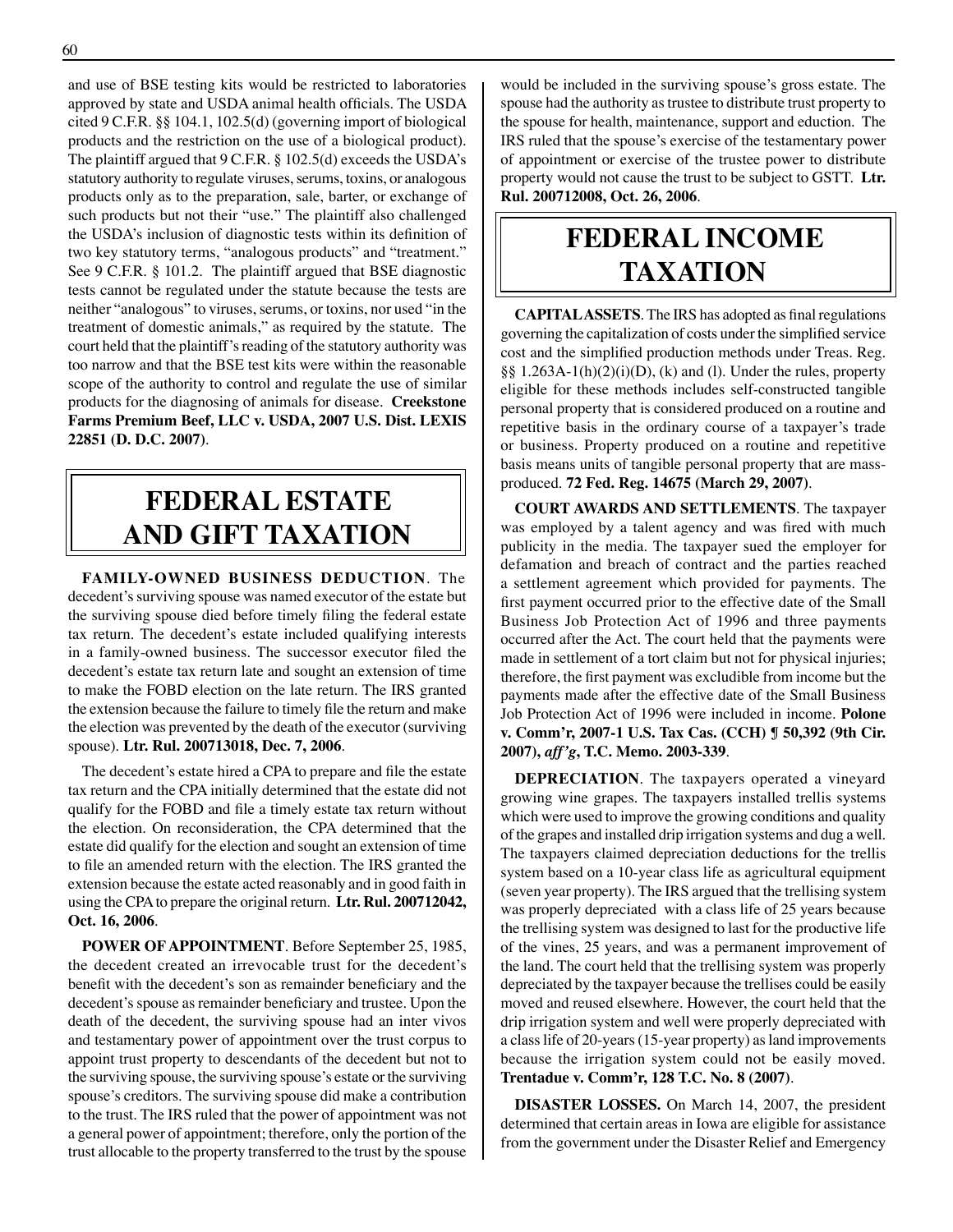AssistanceAct (42 U.S.C. § 5121) as a result of a severe winter storms, which began on February 23, 2007. **FEMA-1688-DR.**  On March 13, 2007, the president determined that certain areas in California are eligible for assistance from the government under the Act as a result of a severe freeze, which began on January 11, 2007. **FEMA-1689-DR.** On March 12, 2007, the president determined that certain areas in Indiana are eligible for assistance from the government under the Act as a result of a record snow, which began on January 11, 2007. **FEMA-3274-DR.** Taxpayers who sustained losses attributable to these disasters may deduct the losses on their 2006 returns.

**DISCHARGE OF INDEBTEDNESS.** The taxpayers, husband and wife, owned all of an S corporation which became insolvent in 1992. A receiver was appointed and an involuntary bankruptcy petition was filed against the corporation. The corporation's assets were collected and sold by the bankruptcy trustee and the bankruptcy case was closed in 1996. The taxpayers claimed that the S corporation received discharge of indebtedness income during 1992-1994 when several creditors wrote off corporation debts. The taxpayers argued that this discharge of indebtedness caused recognition of discharge of indebtedness income which increased their basis in the corporation stock and allowed them to deduct suspended losses from pre-bankruptcy tax years within three years. The issue was when the discharge of indebtedness occurred, with the taxpayers arguing that the corporation's debts were discharged in the year the creditors agreed to accept less than full payment on their claims. The IRS argued that the discharge did not occur until the bankruptcy case was closed. The taxpayers did not provide any written evidence to support the timing of the discharge of indebtedness but merely claimed that the debts were discharged during the bankruptcy. The court held that, because the bankruptcy case was continuing throughout 1992-1994, no final identifiable event occurred to cause the recognition of discharge of the indebtedness until the close of the case in 1996; therefore, the discharge of indebtedness did not occur until the bankruptcy case was closed. **Alpert v. United States, 2007-1 U.S. Tax Cas. (CCH) ¶ 50,378 (6th Cir. 2007),** *aff'g***, 430 F. Supp. 682 (N.D. Ohio 2006)**.

The taxpayer borrowed money from a bank and defaulted on the loan. In a suit to recover the loan funds, the bank agreed to a settlement for less than the principal owed and agreed not to charge any interest or penalties. The bank issued a Form 1099-C which listed the forgiven amount as discharge of indebtedness income. The bank did not issue a form for the excluded interest and penalties. The taxpayer sought a summary judgment in a suit against the IRS, arguing that no discharge of indebtedness income was realized because the taxpayer did not receive any cash or property. The court denied summary judgment for the taxpayer, holding that discharge of indebtedness income can result from forgiveness of loan principal and related charges. **Hahn v. Comm'r, T.C. Memo. 2007-75**.

**ELECTRICITY PRODUCTION CREDIT**. The IRS has announced the 2007 inflation adjustment factor (1.3433) and reference price used in determining the availability of the renewable electricity production credit to taxpayers producing electricity using wind at 3.29 cents per kilowatt hour. The inflation adjustment factor and reference prices apply to calendar year 2007 sales of kilowatt hours of electricity produced in the U.S. and its possessions from qualified energy resources. The renewable electricity production credit for calendar year 2007 is 2.0 cents per kilowatt hour on sales of electricity produced from wind energy, closed-loop biomass, geothermal energy and solar energy and 1.0 cents per kilowatt hour on sales of electricity produced from open-loop biomass, small irrigation power, landfill gas and trash combustion facilities. **72 Fed. Reg. 14862 (March 29, 2007)**.

**FUEL CREDIT.** The IRS has announced that the reference price that is to be used in determining the availability of the I.R.C. § 45K tax credit for the production of fuel from nonconventional sources for calendar year 2006 is \$59.68. Because the reference price exceeds \$23.50 multiplied by the inflation adjustment factor, the credit per barrel equivalent of qualified fuel sold in calendar year 2006 is reduced by \$2.31 to \$4.72. The nonconventional source fuel credit for 2005 is \$3.18 per barrel-of-oil equivalent of qualified fuels. **Notice 2007-38, I.R.B. 2007-18**.

**LIKE-KIND EXCHANGES**. The taxpayer owned rental real property and wanted to enter into a like-kind exchange with another person who was a related party under I.R.C. § 1031(f)(3). The related party did not own like-kind replacement property and the parties hired an unrelated third party to acquire replacement property using funds supplied by the taxpayer. Because the intermediary required the closing of the sale of the replacement property before the exchange, the whole transaction was structured as a reverse like-kind exchange under Rev. Proc. 2000-37, 2000-2 C.B. 308, *modified by* Rev. Proc. 2004-51, 2004- 2 C.B. 294. After the exchange was accomplished, the related party sold the taxpayer's original property within two years after the exchange. The IRS ruled that the taxpayer did not recognize gain from the exchange or the subsequent sale of the exchanged property by the related party. The sale of the exchanged property within two years did not result in recognition of gain because the related party did not own any property before the exchange took place. **Ltr. Rul. 200712013, Nov. 20, 2006**.

**LODGING**. The taxpayer was employed as a computer engineer with an U.S. corporation and was assigned to a project in Australia. Although the work was performed on an air base, the taxpayer was assigned housing in a town 22 miles away. The employer paid for the housing and issued a Form 1099-MISC including the value of the housing as income to the taxpayer. The taxpayer argued that the value of the lodging could be excluded from income under I.R.C.  $\S$  119(c) because the housing was assigned to the taxpayer, thus being similar to a camp maintained by the employer. The court held that the housing did not qualify as a camp because the housing was accessible to the public. Because the housing was not on the employer's premises or a camp established by the employer, the value of the housing was included in taxable income. **Nielsen v. Comm'r, T.C. Summary Op. 2007-53**.

**PASSIVE ACTIVITY LOSSES**. The taxpayers, husband and wife, each owned a corporation which operated a business. The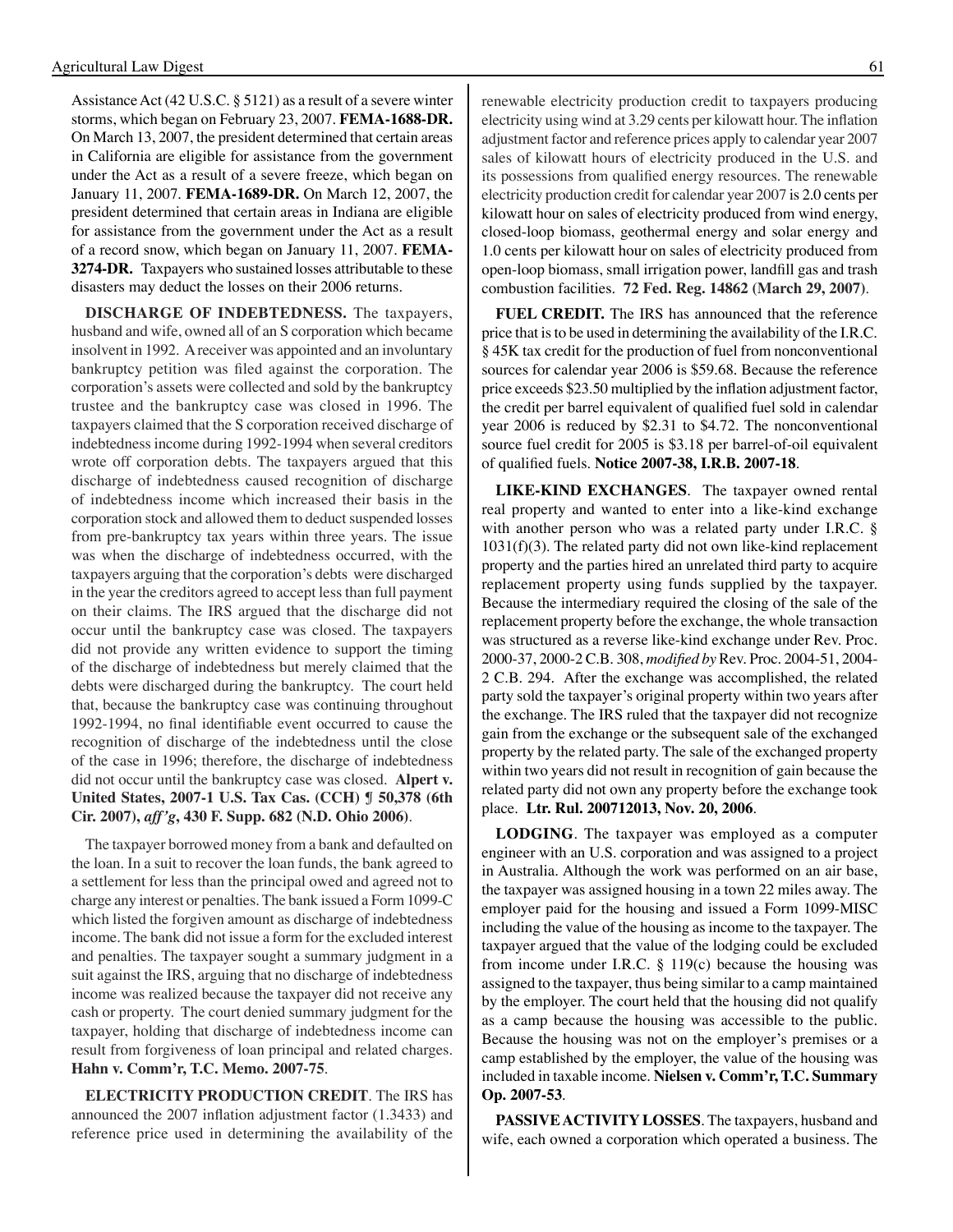corporations rented office space in the taxpayers' residence. The taxpayers also had passive income from other rental properties but those properties had net operating losses. The taxpayers offset the losses against the rental income from the office space lease. The IRS recharacterized, under Treas. Reg.  $\S 1.469-2(f)(6)$ , the office rent as nonpassive because the taxpayers materially participated in the business activities of the lessees. Thus, the office rent income was ineligible for offset against the other rental losses. The taxpayers argued that the recharacterization rule was invalid as contrary to the passive activity rules. The court pointed to several Tax Court and appellate cases which have upheld the recharacterization rules. The taxpayers also argued that the recharacterization improperly negated their bona fide business purpose for renting the office to the corporations. The court noted that the statute and legislative history supported giving the IRS wide authority for determining which rental activities could be recharacterized and noted that neither the statute nor the regulations had any requirement that the lease agreement not be bona fide before recharacterization could be used. The court upheld the recharacterization of the rental income from the office as nonpassive activity income ineligible for offset against other passive activity income. **Beecher v. Comm'r, 2007-1 U.S. Tax Cas. (CCH) ¶ 50,379 (9th Cir. 2007),** *aff'g sub nom***., Cal Interiors, Inc. v. Comm'r, T.C. Memo. 2004-99**.

**PERSONAL SERVICE CORPORATIONS**. The taxpayer corporation performed architectural services and was owned by two employees. The corporation also had treasury stock representing about half of the value of the corporation. The taxpayer argued that the corporation did not qualify as a personal service corporation because the treasury stock was not owned by an employee. The court held that the corporation was taxable as a personal service corporation because the treasury stock had no value since it was owned by the corporation, leaving all outstanding stock owned by employees. **Robertson Strong & Apgar Achitects, P.C. v. Comm'r, T.C. Summary Op. 2007- 48**.

**PREPRODUCTIVE PERIOD.** The taxpayer operated a business which grew wine grapes and produced wine from the grapes, although some were grapes sold to other producers. The taxpayer used the accrual method of accounting and treated the grape growing and wine production operations as a single trade or business. The taxpayer sought a ruling as to the end of the preproductive period for the grapes. The IRS first noted that the grapes themselves are mostly transformed into juice for wine and are not sold until converted to wine. However, the IRS ruled that, for purposes of Treas. Reg. § 1.263A- $4(b)(2)(i)(C)(2)(i)$ , the sale or disposition of the grapes occurs no later than when the grapes are crushed in preparation for the winemaking because (1) the grapes change their character when crushed, (2) the crushed grapes become part of the wine production process which is distinct from the grape-growing process, (3) the crushing marks the point when all growing costs end and the wine production costs begin, and (4) the grape growing operation is a farming business and the wine production operation is a nonfarming business. Therefore, the IRS ruled that the capitalization of preproduction costs into the value of the grapes ends no later than the crushing of the grapes. The taxpayer also sought a ruling as to which costs must be capitalized for the period between the harvest of a grape crop and the blossoming of a subsequent crop on the same vines. The IRS noted the general rule that, after the end of the actual preproductive period for a grape vine, the preproductive costs are capitalized to a crop during the preproductive period of the crop and are deducted as a cost of maintaining the vine when incurred between the end of the actual preproductive period of one crop and the beginning of the actual preproductive period of the subsequent crop. See Treas. Reg. § 1.263A-4(b)(2)(i)(D), Ex. (7)(ii). The IRS noted that costs incurred after the harvest of the crop and that do not contribute to the production of the crop are "field costs" which are not required to be capitalized as preproductive costs. The IRS stated that field costs include irrigation, fertilization, spraying and pruning of the vines but do not include administration, tax depreciation, repairs of farm buildings, farm overhead costs and taxes other than state and federal income taxes. Thus, preproductive costs must be capitalized if they occur after the harvest of one grape crop and the crushing of the subsequent grape crop, with the exception that field costs incurred after harvest need not be capitalized. **Ltr. Rul. 200713023, Nov. 20, 2006**.

**RENEWABLE DIESEL FUEL CREDIT.** The IRS issued guidance on the credit and payment provisions applicable to renewable diesel fuel and renewable diesel mixtures that were effective on January 1, 2006. Specifically, the guidance addresses fuel produced by co-processing biomass and petroleum feedstocks. A renewable diesel mixture is treated as a biodiesel mixture for purposes of Notice 2005-4, 2005-1 C.B. 289, as modified by Notice 2005-62, 2005-2 CB 443. Only the portion of the mixture attributable to biomass qualifies as renewable diesel used in the production of a renewable diesel mixture. Taxpayers claiming a credit or payment for renewable diesel mixtures must use generally accepted scientific practices to establish the portion of the fuel that is attributable to biomass. **Notice 2007-37, I.R.B. 2007-27**.

 **RETURNS**. The IRS has issued a list of common mistakes made by individuals in filling out their income tax returns. The errors include: (1) choosing the wrong filing status, (2) failing to include or using incorrect Social Security numbers, (3) failing to use the correct forms and schedules, (4) failing to sign and date the return, (5) claiming ineligible dependents, (6) failing to file for the earned income credit, (7) improperly claiming the earned income credit, (8) failing to report and pay domestic payroll taxes, (9) treating employees as independent contractors, (10) failing to file a return when due a refund, (11) failing to check liability for the alternative minimum tax, and (12) failing to request federal telephone excise tax. **Notice 2007-35, I.R.B. 2007-15**.

**SELF-EMPLOYMENT INCOME**. The taxpayer performed services for an employer who paid for the services by sending checks to a company. There was no discussion of the type of entity of the company. The taxpayer deposited the checks in a bank account under the company name over which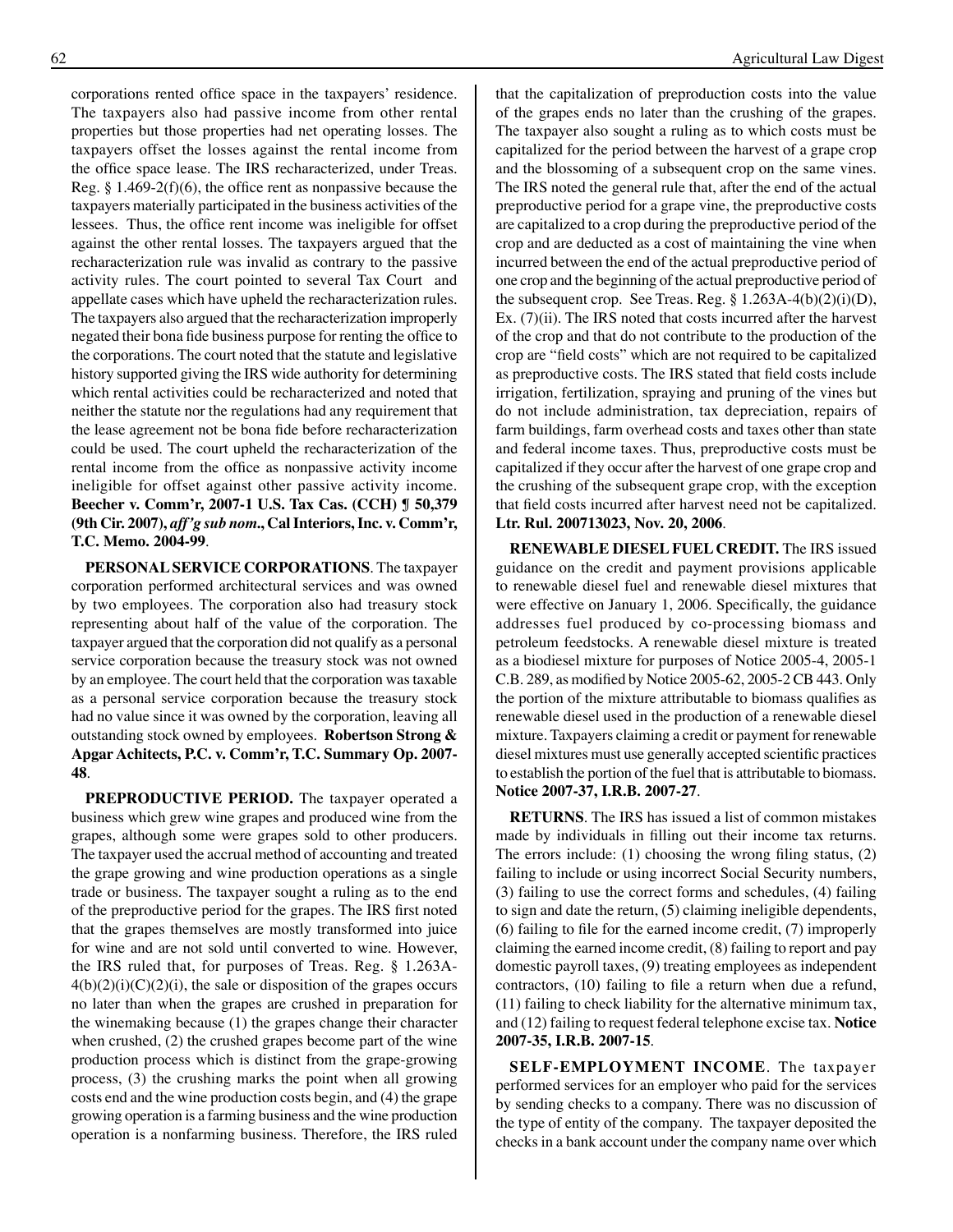the taxpayer had signature authority. The court found that the taxpayer failed to prove the existence of the company or that the company paid the taxpayer for any services; therefore, the court held that the amounts paid for the taxpayer's services were income to the taxpayer and not the company. **Davenport v. Comm'r, T.C. Memo. 2007-76**.

**TAX SCAMS**. The IRS has issued a warning about web site and e-mail tax scams. The IRS reminds taxpayers that the address of the official IRS web site is www.irs.gov and that all other sites purporting to be IRS sites without that address should be avoided. The IRS also noted that it never sends unsolicited e-mails, never asks for personal information, and never initiates contact with taxpayers by e-mail; therefore, unsolicited e-mails purporting to be from the IRS should be deleted. Such e-mails should be forwarded to the IRS at phishing@irs.gov **IR-2007- 75**.

**TRAVEL EXPENSES**. The IRS has announced the applicable terminal charge and the Standard Industry Fare Level mileage rates for determining the value of noncommercial flights on employer-provided aircraft in effect for the first half of 2007 for purposes of the taxation of fringe benefits .**Rev. Rul. 2007-17, 2007-1 C.B. 805**.

 I.R.C. § 274(h) disallows deductions for expenses incurred in connection with conventions, seminars or similar meetings held outside of the "North American Area." The IRS has issued an updated list of the states, possessions and countries included in the "North American Area" for purposes of Section 274(h). **Rev. Rul. 2007-28, I.R.B. 2007-18**.

# **Secured transactions**

**PRIORITY**. The debtor sold lime to several customers. The customers purchased the lime with cash but left the lime at the debtor's facility for delivery as needed. The purchased lime was not segregated from other purchased lime until delivery. The customers had received only a portion of the lime when the debtor filed for bankruptcy. The debtor had granted a security interest to a bank in all inventory, including lime. The customers, creditors in the bankruptcy case, sought to have their interest in the lime declared superior to the bank's security interest in the lime, arguing that they held their interests as buyers in the ordinary course of business (BIOC). The Bankruptcy Court determined that the creditors did not qualify as BIOCs because (1) they did not have physical possession of the lime, (2) the lime was not "identified" and the debtor was not insolvent at the time of purchase, and (3) the creditor were not entitled to specific performance of the sales contract because replacement goods were available. The creditors argued that they had obtained constructive possession of the purchased lime through the sale agreements'identification of the amount of lime involved. The court held that the mere identification of a quantity of lime, a fungible commodity, was insufficient to create even constructive possession of the lime. The court noted that the parties needed to make some attempt to physically separate or designate the lime in order to create constructive possession sufficient to make the creditors BIOCs. *In re* **Western Iowa Limestone, Inc., 2007 Bankr. LEXIS 796 (Bankr. 8th Cir. 2007)**.

#### **FARM INCOME TAX, ESTATE AND BUSINESS PLANNING SEMINARS** by Neil E. Harl

**Outrigger Keauhou Beach Resort, Big Island, Hawai'i**. **January 8-12, 2008**

Spend a week in Hawai'i in January 2008! Balmy trade winds, 70-80 degrees, palm trees, white sand beaches and the rest of paradise can be yours; plus a world-class seminar on Farm Income Tax, Estate and Business Planning by Dr. Neil E. Harl. The seminar is scheduled for January 8-12, 2008 at the spectacular ocean-front Outrigger Keauhou Beach Resort on Keauhou Bay, 12 miles south of the Kona International Airport on the Big Island, Hawai'i.

Seminar sessions run from 8:00 a.m. to 12:00 p.m. each day, Tuesday through Saturday, with a continental breakfast and break refreshments included in the registration fee. Each participant will receive a copy of Dr. Harl's 400+ page seminar manual *Farm Income Tax: Annotated Materials* and the 600+ page seminar manual, *Farm Estate and Business Planning: Annotated Materials,* both of which will be updated just prior to the seminar.

 Here are a sample of the major topics to be covered:

- Farm income items and deductions.
- Like-kind exchanges.
- Introduction to estate and business planning.

• Liquidity planning with emphasis on 15-year installment payment of federal estate tax.

• Co-ownership of property, including discounts, taxation and special problems.

• Federal estate tax, including alternate valuation date, special use valuation, handling life insurance, marital deduction planning, disclaimers, planning to minimize tax over deaths of both spouses, and generation skipping transfer tax.

• Gifts and federal gift tax, including problems with future interests, handling estate freezes, and "hidden" gifts.

• Income tax aspects of property transfer, including income in respect of decedent, installment sales, private annuities, selfcanceling installment notes, and part gift/part sale transactions.

• Organizing the farm business—one entity or two, corporations, general and limited partnerships and limited liability companies.

The Agricultural Law Press has made arrangements for **substantial discounts on hotel rooms at the Outrigger Keauhou Beach Resort**, the site of the seminar.

 The seminar registration fee is \$645 for current subscribers to the *Agricultural Law Digest* or the *Agricultural Law Manual*. The registration fee for nonsubscribers is \$695. For more information call Robert Achenbach at 541-302-1958 or e-mail at robert@ agrilawpress.com.